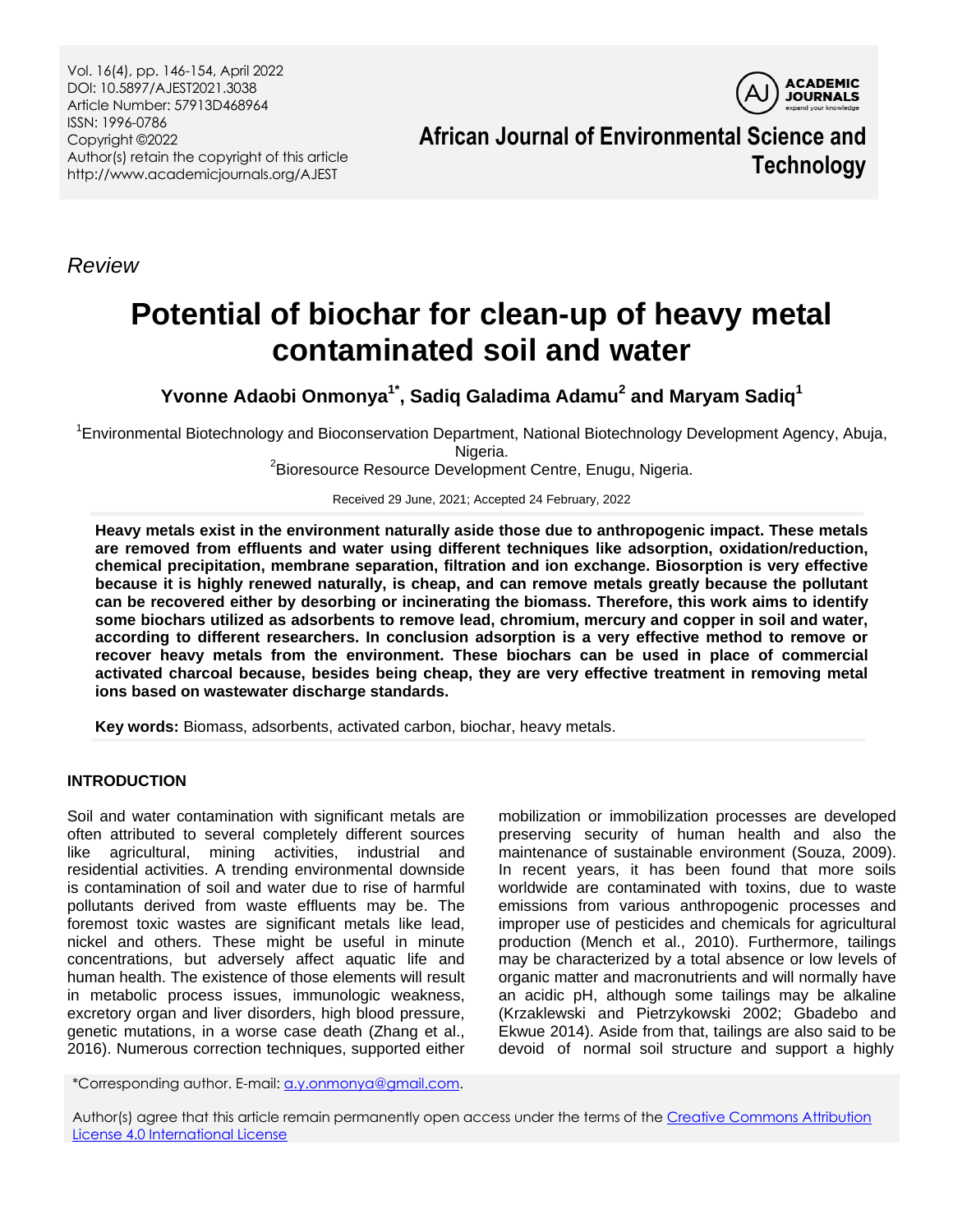stressed heterotrophic microbial community (Mendez et al., 2007). Further pollution of soil and tailings can be curbed by deploying pollution by employing environmentally sound technologies as alternatives (Beesley et al., 2011). For instance use of compost as soil amendment has been embraced by rural farmers due to its cost effectiveness (Umeobika and Onmonya, 2020). Many disadvantages of widespread use of chemical fertilizers include increase in soil acidity, mineral imbalance and soil degradation (Ayoola and Makinde, 2008). Also, in Europe Petruzzelli (2012) has reported that soil contamination has been known as a vital point for action within the European Economic Community, because it affects a large expanse of the available land. The economy in China has experienced progressive growth within the past few years; this has led to increased environmental problems (Xi et al., 2011). Standard strategies are enforced to reduce major metals from contaminated water. However, most of the main strategies are ineffective and undesirable due to high costs, high sludge production, and incomplete removal (Lara et al., 2016). Several studies aiming at reducing operating costs and increasing efficiency in water treatment have been conducted. Some of the biomass already worked on include: shells of aquatic animals and egg, fruit peels, vegetable oil and its residues, nuts, zeolites and husks of some roots and tuber crops cocoa and corn cobs. The efficiency of the process is hinged on the nature of the biomass used (Tejada-Tovar et al., 2016). Biochar is produced by thermochemical breakdown of biomass under restricted environments (Cha et al., 2016; Gondim et al., 2018). Temperature, type of biomass and atmosphere (often slowly oxidizing) are the most critical variables considered in this process (Kim et al., 2012). Water correction Contamination of aquatic systems may be a serious environmental issue and so the event of associate economical and appropriate technology to get rid of significant metals from binary compound solutions is important. Many strategies are often employed to remove significant metals from contaminated water. They include chemical precipitation, action, adsorption, membrane filtration; reverse diffusion, solvent extraction, and chemistry treatment with several of those strategies suffering from high capital and operational prices (Khatri et al., 2017).

Soil correction was done by removal of significant metal by screening followed by Soil washing from Contaminated Soil. In this technique the contaminated soil is removed from contaminated sites (ex-situ) and washed, the limitation of this method; the operation cannot be performed for a really massive volume of soil. Benefits of excavation involve the entire removal of the contaminants and also the comparatively fast cleanup of a contaminated site. Disadvantages embrace the actual fact that the contaminants square measure merely affected to a special place, wherever they need to be monitored; the danger of spreading contaminated soil

and dirt particles throughout removal and transport of contaminated soil; and also the comparatively high value. Excavation is often the foremost high-ticket choice once massive amounts of soil should be removed or disposal as risky or toxic industrial waste is needed (Khatri et al., 2017). Stabilizing metals within the soil, significant metals are often left on the site and treated during a means that reduces or eliminates their ability to adversely have an effect on human health and also the environment. This method is usually referred to as stabilization. Eliminating the bioavailability of significant metals on the site has several benefits over excavation. A technique of stabilising significant metals consists of adding chemicals to the soil that cause the chelation of minerals that contain the significant metals during a form that's not simply absorbed by plants, animals, or people. This technique is termed in-place fixation or stabilization. This method doesn't disrupt the setting or generate dangerous wastes. Instead, the significant metal combines with the additional chemical to make a less harmful compound. The significant metal remains within the soil, however in a form that is abundant and less harmful, the disadvantages is that it permits incomplete neutralization of metals (Khatri et al., 2017). Uses of plants growing plants will facilitate contain or scale back significant metal pollution often referred to as phytoremediation. It has the advantage of comparatively low value and wide public acceptance. It is often but 1 / 4 of the price of excavation or in-place fixation. Phytoremediation has the disadvantage of taking longer to accomplish than different treatments. Plants are often utilized in other ways. Generally, a contaminated site is just revegetated during a method referred to as phytostabilization (Liu et al., 2017).

#### **EFFICIENT REMOVAL OF METALS FROM WATER BY BIOCHAR**

A great number of solid substances can serve as adsorbents. Adsorbents are very important because their porous structure is suitable; it affects diffusion directly. This is seen on the surface area of solids, affecting total adsorption capacity and the values of adsorption velocity (Souza, 2009). Some works have evaluated the capacity and efficiency of adsorption to remove chromium, copper, mercury ions and lead in marine environments (Santhosh et al., 2020). Some of them are given below (Table 1), which show the biomass mostly utilized to produce biocarbons to be adsorbed to heavy metal ions.

#### **BIOCHAR USED TO REMEDY METAL POLLUTED SOILS**

Heavy metals stay for years and not easily biodegradable in soils that are polluted. For heavy metals to be removed from polluted soils it is expensive and takes a lot of time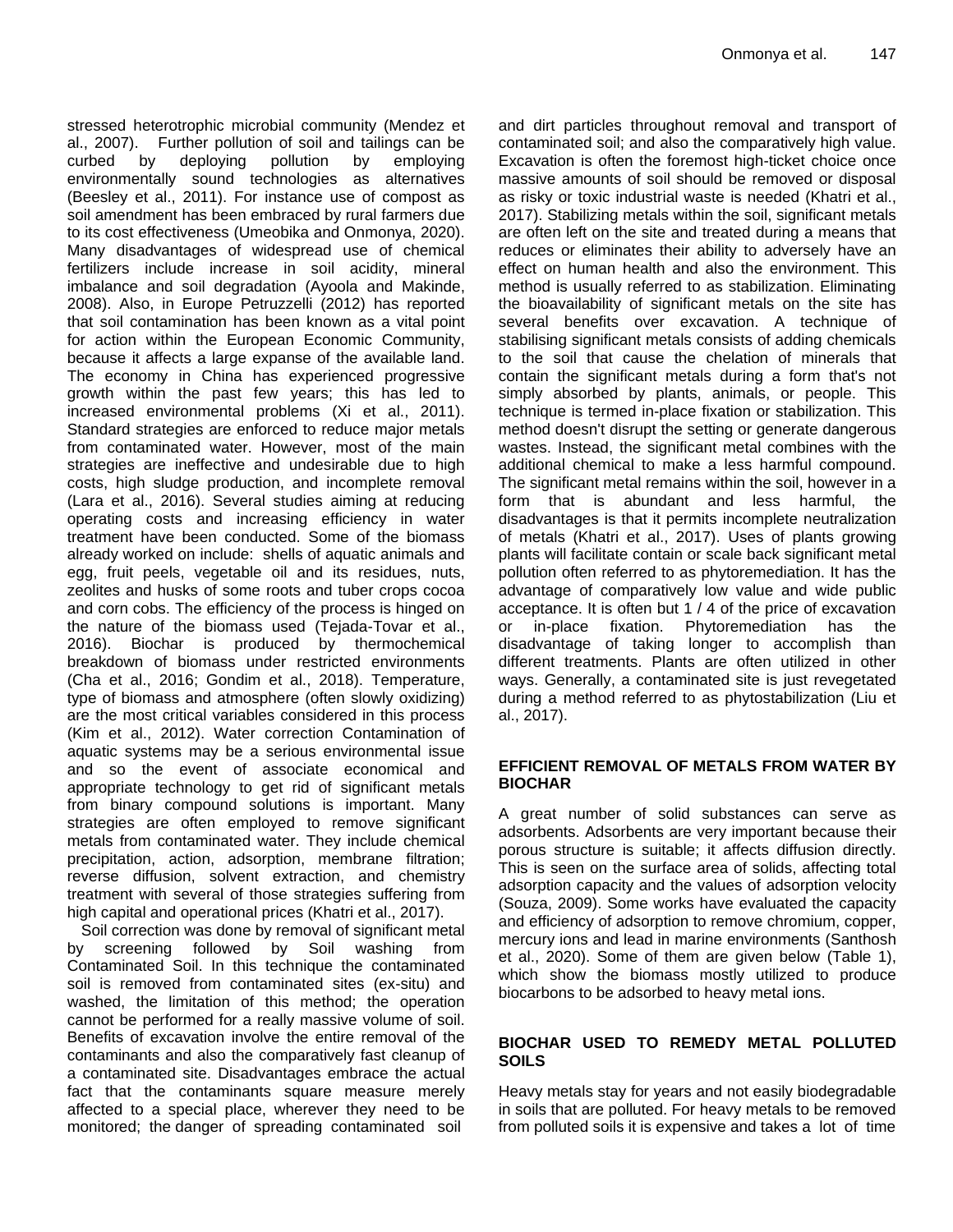| <b>Adsorbent</b> | Dosage*        | <b>Activator</b> | Efficiency (%) | <b>Adsorption capacity</b><br>(mg g | Reference              |
|------------------|----------------|------------------|----------------|-------------------------------------|------------------------|
| Conventional     | $0.1$ g/50 ml  | $Nd**$           | 99.87          | 4.84                                | Rocha et al. (2006)    |
| Guava seed       | $0.1$ g/50 ml  | N <sub>2</sub>   | 93.04          | 1.23                                | Rocha et al. (2006)    |
| Macadamia nut    | $0.1$ g/50 ml  | N <sub>2</sub>   | 99.01          | 3.48                                | Rocha et al. (2006)    |
| Taioba-brava     | $0.5$ g/250 ml | Physical         | 99.88          | 4.47                                | Lucena et al. (2012)   |
| Saltbush         | $0.5$ g/250 ml | Physical         | 98.82          | 8.89                                | Lucena et al. (2012)   |
| Buriti lumps     | 1.0 g/100 ml   | Physical         | 99.21          | 4.96                                | Pinto et al. (2013)    |
| Sugarcane        | 40 mg/20 ml    | HCI              | 99.53          | 3.56                                | Ferreira et al. (2015) |
| Rice husk        | $0.2$ g/20 ml  | $H_3PO_4$        | 92.9           | 2.20                                | Miguel (2017)          |
| Rice husk        | $0.2$ g/20 ml  | <b>KOH</b>       | 99.6           | 3.20                                | Miguel (2017)          |
| Sugarcane        | $0.25$ g/25 ml | $H_3PO_4$        | 99.79          | $Nd**$                              | Silva (2017)           |
| Water hyacinth   | 100 mg/10 ml   | N <sub>2</sub>   | 90.8           | 6.31                                | Lima (2018)            |
| Coffee straw     | $1.5$ g/50 ml  | $N_2$            | 85             | $Nd**$                              | Oliveira (2018)        |

**Table 1.** Copper and lead removal in aqueous environment using various adsorbents with copper activator.

•Dosage: Refers to the amount of adsorbent / amount of adsorbate. \*\* Nd: parameter not determined in the study.

Source: www.revistas.ufcg.edu.br.

(Cui and Zhang, 2004). Heavy metals are stabilized *in situ* by amending the soil with organic additives; this is mostly done to decrease the mineralization of metals and reduce absorption by plants (Komárek et al.*,* 2013). Heavy metals can be stabilized in polluted soils by biochar. Biochar can lead to the improvement of polluted soil (Ippolito et al.*,* 2012) and can greatly reduce the adsorption of heavy metals by crops. Thus, biochar has the potential of providing a novel remedy for soils polluted with heavy metals. There could be possible a large number of mechanisms involved in stabilizing heavy metals in soils using biochar. Using  $Pb^{2+}$  for instance, the research suggested different mechanisms for  $Pb^{2+}$ sorption with sludge-derived biochar as follows:

1. Heavy metal exchange with  $Ca^{2+}$ , Mg<sup>2+</sup>, and other cations connected to biochar, due to co-precipitation and inner sphere complexation with complexed humic matter and biochar mineral oxides.

2. Surface complexation of heavy metals with various functional groups, and inner sphere complexation with the free hydroxyl of mineral oxides and other surface precipitation.

3. Physical adsorption and surface precipitation contributing to make  $Pb^{2+}$  stable (Lu et al., 2012).

Soils polluted with acids due to kind of biochar and levels of cation could facilitate discharge of same through sorption thus enhancing soil stabilization. Lu et al. (2012) showed that major cations often present in the sludgederived biochar aide heavy metal exchange. However, contribution of cations with a valency of one (such as  $Na<sup>+</sup>$ and K<sup>+</sup>) contributed little for heavy metal exchange. Thus, it is possible that under field condition, biochar adsorption mechanism for metal polluted soils is based on the soil types and cations in both soils and biochar; therefore results for using biochar for remedying soils polluted with

metals might differ.

# **MERITS OF APPLYING BIOCHAR TO REMEDY SOIL AND WATER**

#### **Cheap source and waste management**

Biochars are normally produced from inexpensive and abundantly existing waste biomaterials. Precisely, biochar feedstocks are mainly manufactured from the biomasses and solid wastes of agricultural works. Agricultural remains are seen in large amounts and are often difficult to dispose. For example, producing biochar from invasive plant can solve disposal problems and waste management. Also, aquatic algae are normally many and can block waterways; thus, other uses like the synthesis of biochar can benefit local people.

# **Nutrient**

Pyrolysis of feedstock, leads to concentration of elements such as P, K, Ca, and Mg in biochar. Soluble organic substances are also formed during the pyrolysis process. Currently, using chemical fertilizers to improve soil is costly and out of reach for small farmers. Some disadvantages of the widespread use of chemical fertilizers are the soil acidity increase, mineral imbalance, and soil degradation (Ayoola and Makinde, 2008; Onmonya and Umeobika, 2020). Research has also shown that soils and residues can be characterized by total deficiency or low levels of organic matter and macronutrients and usually have an acidic pH, although some soil residues can be alkaline (Krzaklewski and Pietrzykowski, 2002; Gbadebo and Ekwue, 2014). In addition, tailings should also be without a normal soil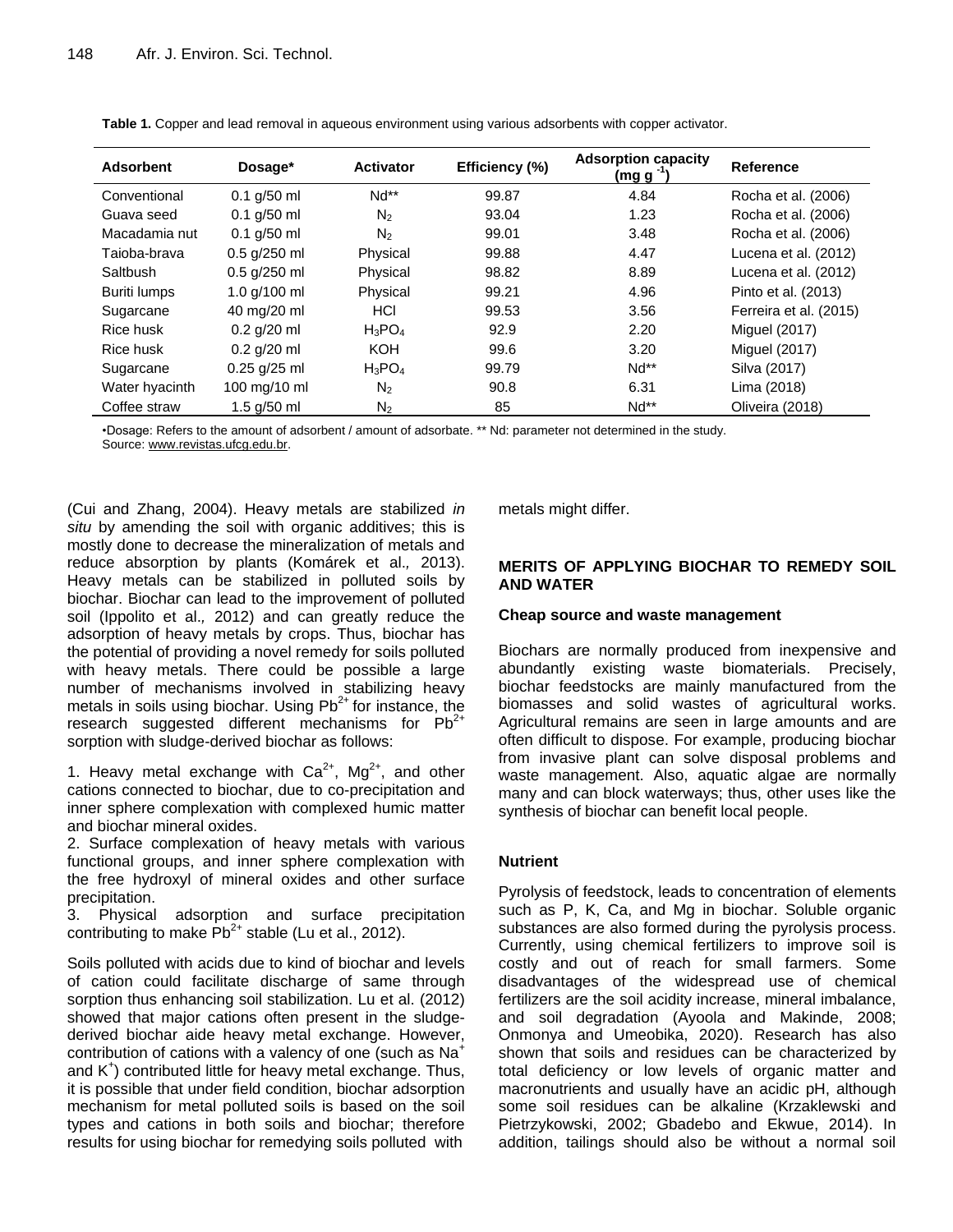structure and support a highly stressed heterotrophic microbial community (Mendez et al., 2007; Southam and Beveridge, 1992). The addition of biochar can provide plants and microrganisms with bioavailable nutrients. However, the nature of the starting materials and the conditions of pyrolysis determines the quality of biochar produced. The levels of C and N differed significantly in biochar when made from chicken droppings, pine and groundnut shells at 400 against 500°C. In addition, pyrolysis at 500°C yielded higher level of P, K, Ca, and Mg in biochar than at 400°C. This was due to the higher pyrolysis temperature, which decreased the CEC but enhanced mineralization of the feedstocks. In this context the goal is to maintain high quality of biomass, as well as the biochar given the right conditions for the process. In general, the nutrient content of plant derived vegetable biochar is comparatively lower than that of manure (Woolf et al.*,* 2010). In line with this, Onmonya and Umeobika (2020) recommended that researchers do more research on processed cow dung to improve soil quality.

# **Soil stability**

Erosion effects in Nigeria is huge, especially gully erosion in the south and southeast of the country. The high water flow with the undulating topography creates a high water flow. The lack of drainage channels to control fluid flow and soil structure has contributed to the severe effects of erosion in this area (Hillili et al., 2011). Moreso, wind erosion predominates in some parts of the northern states. In 1995 it was estimated that over 700 million kg of metals were dumped in land mine debris each year (Warhurst, 2000). The global impact of such tailings dumps is enormous, since unused tailings piles typically lie fallow for several decades and exposed tailings piles can spread over several tens of hectares due to aeolian dispersion and water erosion (González and González-Chavez, 2006). This has the potential to contaminate nearby communities and ecologically sensitive areas (Gbadebo and Ekwue, 2014). It is therefore imperative to research for alternatives such as biochar for promotion of stable soils (Trazzi et al., 2018). Biochar acts as an isolated particle, distinct from other stable organic matter that trapped in aggregates, soil pores or adsorbed on mineral surfaces. Biochar makes it easier for carbon to be sequestrated in the soil, because it is highly stable in its organic form. Sun et al. (2018) reported a half-live of 102 – 107 years for carbon in biochar and stated that biochar mineralizes very slowly. Woolf et al. (2010) also reported that fine particles of biochar have been in soils in climates with low heat levels, like Amazon.

# **Effect of biochar on heavy metal mobility**

Biochar can reduce the movement of heavy metals in

polluted soils, resulting in a low risk uptake by plants. Research has shown that bamboo-derived biochar can absorb Cu, Hg, Ni and Cr from soil and water and Cd in contaminated soils. Cao et al. (2009) reported that biochar derived from dairy manure at 200 °C pyrolyzes Pb more effectively than biochar produced at 350°C due to the higher concentration of soluble phosphate in the biochar at 200°C. A remediation process can utilize different biochar and mechanism for multi-element polluted soils.Therefore, when using biochar to improve soils polluted with heavy metals, the types of heavy metals in the polluted soil and the temperature used in the production of biochar must be considered because their properties depend on the pyrolysis conditions such as the water content of the feedstock, highest treatment temperature, type of starting material used and residence time. The influence of biochar on the bioavailability of metals varies depending on the type of biochar products and heavy metals. The ratio of Cd and Zn in pore water of contaminated soil was reduced when biochar from hardwood was applied (Beesley et al., 2010). Similarly, addition of biochar to contaminated soil reduced the concentrations of Cd and Zn in the pore water by 300 and 45-fold in a column leaching experiment (Beesley et al., 2011). Namgay et al. (2010) showed that the ratios of As and Zn that can be extracted in soil became high with the application of biochar; extractable Pb reduced; Cu was unchanged and Cd was not constant. They also described that there was sorption of trace elements on biochar with initial loadings up to 200 mol at pH 7 in the order: Pb > Cu > Cd > Zn > As. Biochar can decrease the leakage of metals via its effect of redox reactions of metals (Choppala et al., 2012). The significant reduction in the leaching of Cr(III) is due to the uptake of Cr(III) onto cation exchange sites and precipitation as Cr(OH)3 resulting from the discharge of OH ions during the process of Cr(VI) reduction (Bolan et al.*,* 2013) as illustrated in Figure 1.

# **Biochar production and identification of the main biomasses used in this process**

The two main techniques for converting biomass are: the use of enzymes and microorganisms (biochemical conversion) which is less expensive and environmentally friendly, although has a lower yield (Tripathi et al., 2016); and break down of biomass using heat (thermochemical conversion) (Kubilay et al., 2014). The thermochemical process includes conventional carbonization or pyrolysis, hydrothermal carbonization, incineration and gasification (Kubilay et al., 2014). The processes in this type of biochar production are mainly determined by the pyrolysis temperature, the residence time of the material in the reactor and the heating rate (Trazzi et al., 2018). Using biomass in combination with thermochemical synthesis has advantages in obtaining new carbonaceous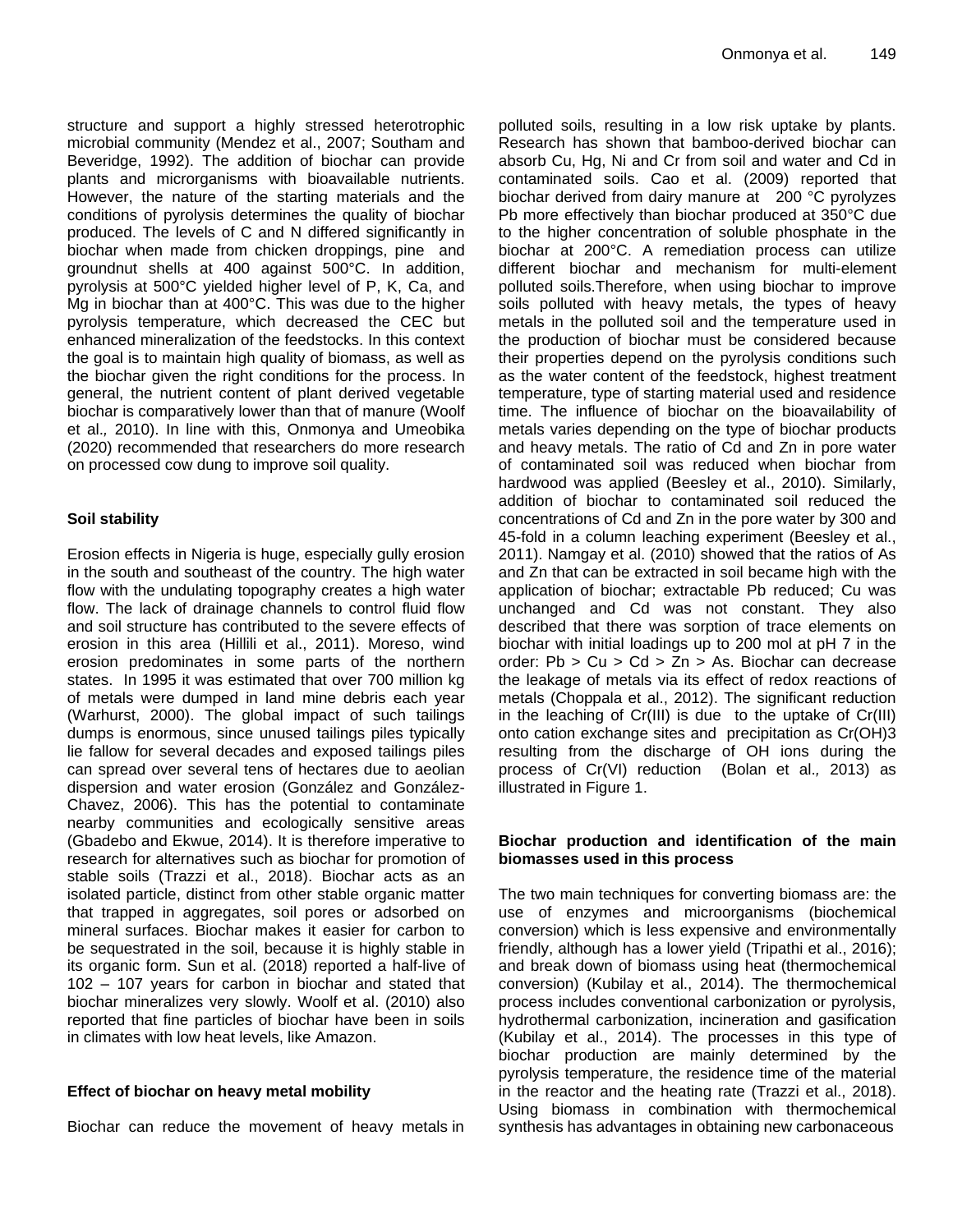

**Figure 1.** Mechanisms of metal Adsorption in Soil.

**Table 2.** Copper and lead removal in aqueous environment using various adsorbents chromium activator.

| <b>Adsorbent</b>     | Dosage*         | <b>Activator</b> | Efficiency (%) | <b>Adsorption</b><br>capacity (mg g | Reference                  |
|----------------------|-----------------|------------------|----------------|-------------------------------------|----------------------------|
| Conventional         | $0.35$ g/50 ml  | $Nd**$           | 98             | 0.54                                | Souza et al. (2009)        |
| Water hyacinth       | $7$ q/L         | Physical         | 92.24          | 36.34                               | Giri et al. (2012)         |
| Acerola seeds        | 1 $q/50$ ml     | $Nd**$           | 66             | $Nd**$                              | Resende et al. (2014)      |
| Sugarcane            | 10 mg/20 ml     | <b>HCI</b>       | 99.97          | 5.26                                | Ferreira et al. (2015)     |
| Yam peel             | 40 mg/200 ml    | $C_6H_8O_7$      | 88.7           | 25.01                               | Tejada-Tovar et al. (2015) |
| African palm bagasse | 40 mg/200 ml    | $C_6H_8O_7$      | 58.8           | 41.57                               | Tejada-Tovar et al. (2015) |
| Walnut shells        | $Nd**$          | Physical         | 80.47          | 36.55                               | Altun and Kar (2016)       |
| Rice residues        | $3 q/20$ ml     | $H_3PO_4$        | 72             | 6.67                                | Miguel (2017)              |
| Sugarcane            | $0.5$ mg/100 ml | $H_2SO_4$        | 29.13          | 0.2884                              | Ferreira (2018)            |
| Corn cob             | 10 g/50 ml      | $H_3PO_4$        | 93             | 25.69                               | Gupta et al. (2018)        |

•Dosage: refers to the amount of adsorbent / amount of adsorbate. \*\* Nd: parameter not determined in the study. Source: online a[t www.revistas.ufcg.edu.br.](file://192.168.1.30/publication/BIOLOGICAL%20SCIENCE/AJEST/2022/Numbered/4.%20April/2.%20AJEST-29.06.21-3038%20Paid/Publication/www.revistas.ufcg.edu.br)

materials with different applications, low cost, high availability in nature and fast regeneration (Santos, 2016). For (Novotny et al., 2015) various organic materials are suitable as raw materials in thermal processing, from agricultural and wood biomass to all available agricultural and industrial waste (husks, straw, seeds, bagasse, nut shells, wood chips, etc.) and even municipal waste (Table 2). The biochar produced in the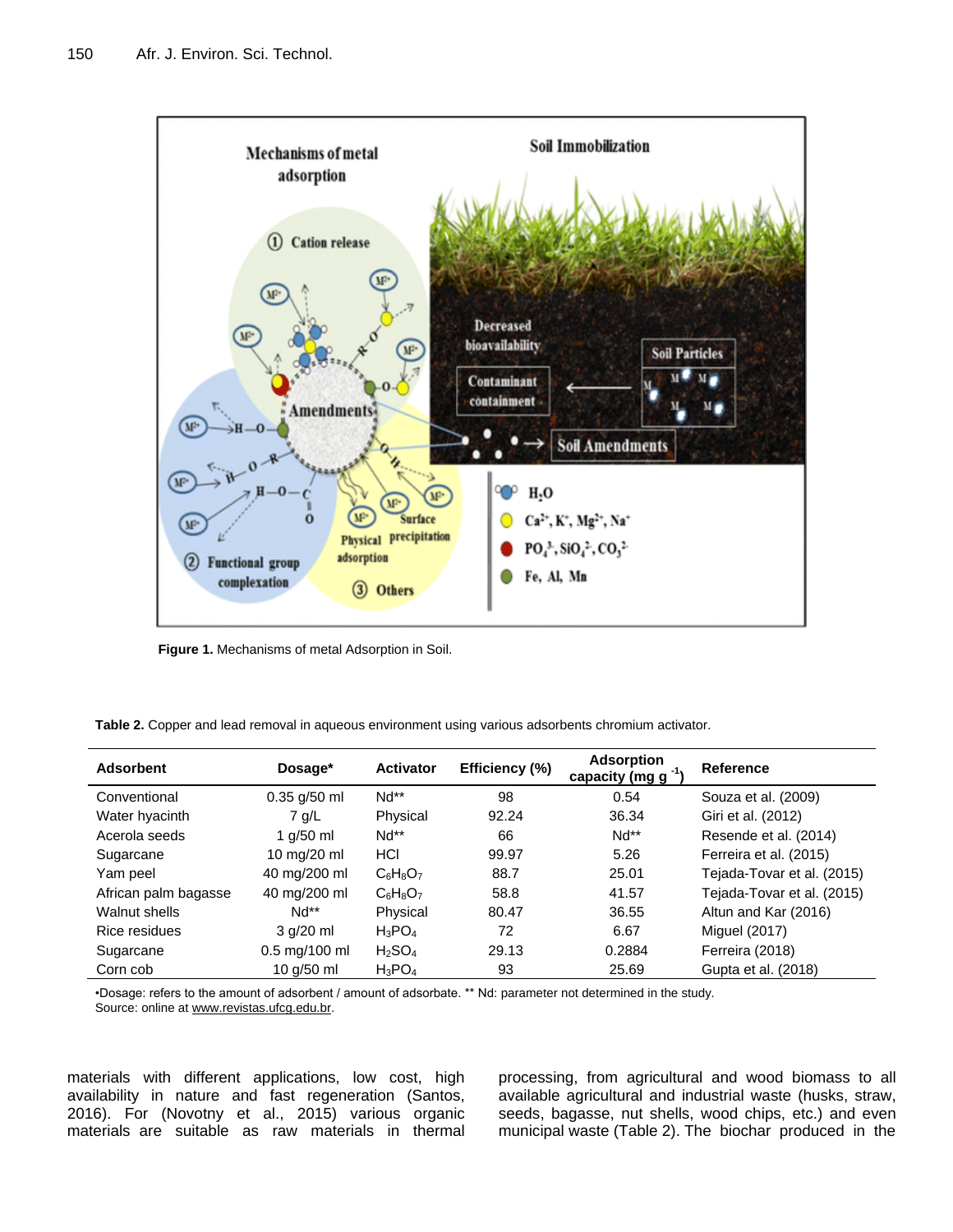| <b>Adsorbent</b> | Dosage*         | <b>Activator</b>  | <b>Efficiency</b><br>(%) | <b>Adsorption</b><br>capacity (mg $g^{-1}$ ) | Reference                         |
|------------------|-----------------|-------------------|--------------------------|----------------------------------------------|-----------------------------------|
| Conventional     | $0.3$ g/50 ml   | $Nd**$            | 99.9                     | 4.77                                         | Tan et al. (2016)                 |
| Apricot          | 10 mg/50 ml     | HCI               | 99.6                     | 153                                          | Ekinci et al. (2002)              |
| Soybean stem     | $0.01$ g/35 ml  | Physical          | 74.5                     | 86.4                                         | Kong et al. (2011)                |
| <b>Bamboo</b>    | $0.6$ g/L       | H <sub>2</sub> O  | 99.13                    | 248.05                                       | González and Pliego-Cuervo (2014) |
| Cocoa husk       | $0.05$ mg/50 ml | ZnCl <sub>2</sub> | 99.8                     | 10                                           | Kede et al. (2015)                |
| Wheat straw      | 5 g/50 ml       | N <sub>2</sub>    | 98.1                     | 10.47                                        | Tang et al. (2015)                |
| <b>Hops</b>      | $0.8$ g/200 ml  | Physical          | >95%                     | $Nd**$                                       | Liu et al. (2016)                 |
| Corn cob         | $0.8$ g/200 ml  | Physical          | >95%                     | $Nd**$                                       | Liu et al. (2016)                 |
| Cotton seed      | $0.8$ g/200 ml  | Physical          | >95%                     | $Nd**$                                       | Liu et al. (2016)                 |
| Corn cob         | $0.3$ g/50 ml   | $N_2$             | 99.8                     | 3.23                                         | Tan et al. (2016)                 |

**Table 3.** Copper and lead removal in aqueous environment using various adsorbents mercury activator.

•Dosage: refers to the amount of adsorbent / amount of adsorbate. \*\* Nd: parameter not determined in the study.

**Table 4.** Copper and lead removal in aqueous environment using various adsorbents lead activator.

| <b>Adsorbent</b>      | Dosage*                         | <b>Activator</b>               | <b>Efficiency</b><br>(%) | <b>Adsorption</b><br>capacity (mg $g^{-1}$ ) | Reference                  |
|-----------------------|---------------------------------|--------------------------------|--------------------------|----------------------------------------------|----------------------------|
| Commercial            | 1 g/100 ml                      | $Nd**$                         | 98.69                    | 4.32                                         | Noqueira (2010)            |
| Babassu coconut shell | $0.1$ g/200 ml                  | H <sub>2</sub> O               | 98.87                    | 30.3                                         | Golin (2007)               |
| Moringa seed husk     | 1 $a/100$ ml                    | H <sub>2</sub> O               | 98.21                    | 136.98                                       | Noqueira (2010)            |
| Moringa seed husk     | 1 $q/100$ ml                    | CO <sub>2</sub>                | 99.14                    | 15.22                                        | Noqueira (2010)            |
| Green coconut         | 17 g/1 L                        | <b>NaOH</b>                    | 98.79                    | $Nd**$                                       | Ferreira et al. (2012)     |
| Sugarcane             | 1 $q/20$ ml                     | HNO <sub>3</sub>               | 96                       | 20.77                                        | Figueredo et al. (2017)    |
| Pine nut shell        | 90 mg/30 ml                     | N <sub>2</sub>                 | 98.5                     | 73.99                                        | Lage Junior (2016)         |
| Cocoa husk            | 8 g/8 L                         | Physical                       | 91.32                    | 0.07                                         | Lara et al. (2016)         |
| Yam peel              | 40 mg/200 ml                    | $C_6H_8O_7$                    | 98.04                    | 98.36                                        | Tejada-Tovar et al. (2016) |
| Cassava peel          | 40 mg/200 ml                    | $C_6H_8O_7$                    | 95.57                    | 52.34                                        | Tejada-Tovar et al. (2016) |
| Orange peel           | 1 $q/100$ ml                    | ZnCl <sub>2</sub>              | 96                       | $Nd^{**}$                                    | Ali and Abdel-Satar (2017) |
| Sugarcane             | $0.5 \text{ ma}/100 \text{ ml}$ | H <sub>2</sub> SO <sub>4</sub> | 54.74                    | 0.4486                                       | Ferreira (2018)            |

\*Dosage: refers to the amount of adsorbent / amount of adsorbate. \*\* Nd: parameter not determined in the study.

pyrolysis process is high in energy comparable to the coal used in industry, owing to its microporous structure and high carbon content. In agriculture, it is used to improve soil quality and increase carbon storage. It slows down nutrient degradation and consequently improves soil quality. In the adsorption industry it is used to remove heavy metals such as Cr, Cd, Ni, Hg, Pb and organic compounds (Tripathi et al., 2016). Accordingly, low-cost alternative sources for the production of biochar are being researched into. Sofar agricultural residues such as rice husk (Doria et al., 2016), orange peel (Tejada-Tovar et al., 2015), corn cobs (Lopes et al., 2013), sugar cane bagasse (Ferreira et al., 2015) (Table 3) orange peel (Tejada-Tovar et al., 2015) (Table) 4 and the coirchitosan composite (Costa et al., 2017) have shown great

potentials for adsorption of pollutants.

#### **HOW BIOCHAR AFFECT HEAVY METAL BIOAVAILABILITY**

Heavy metals are generally found in small amounts in agricultural soils. However, due to their cumulative behavior and toxicity, they not only have a potentially harmful effect on crops but also on human health (Ekwue et al., 2012; Das et al., 1997). Heavy metal contamination of soil, water and crops and its health impact on local residents is an ongoing social problem, and several studies have identified health risks for local residents living near abandoned mines (Chung et al., 2005). Man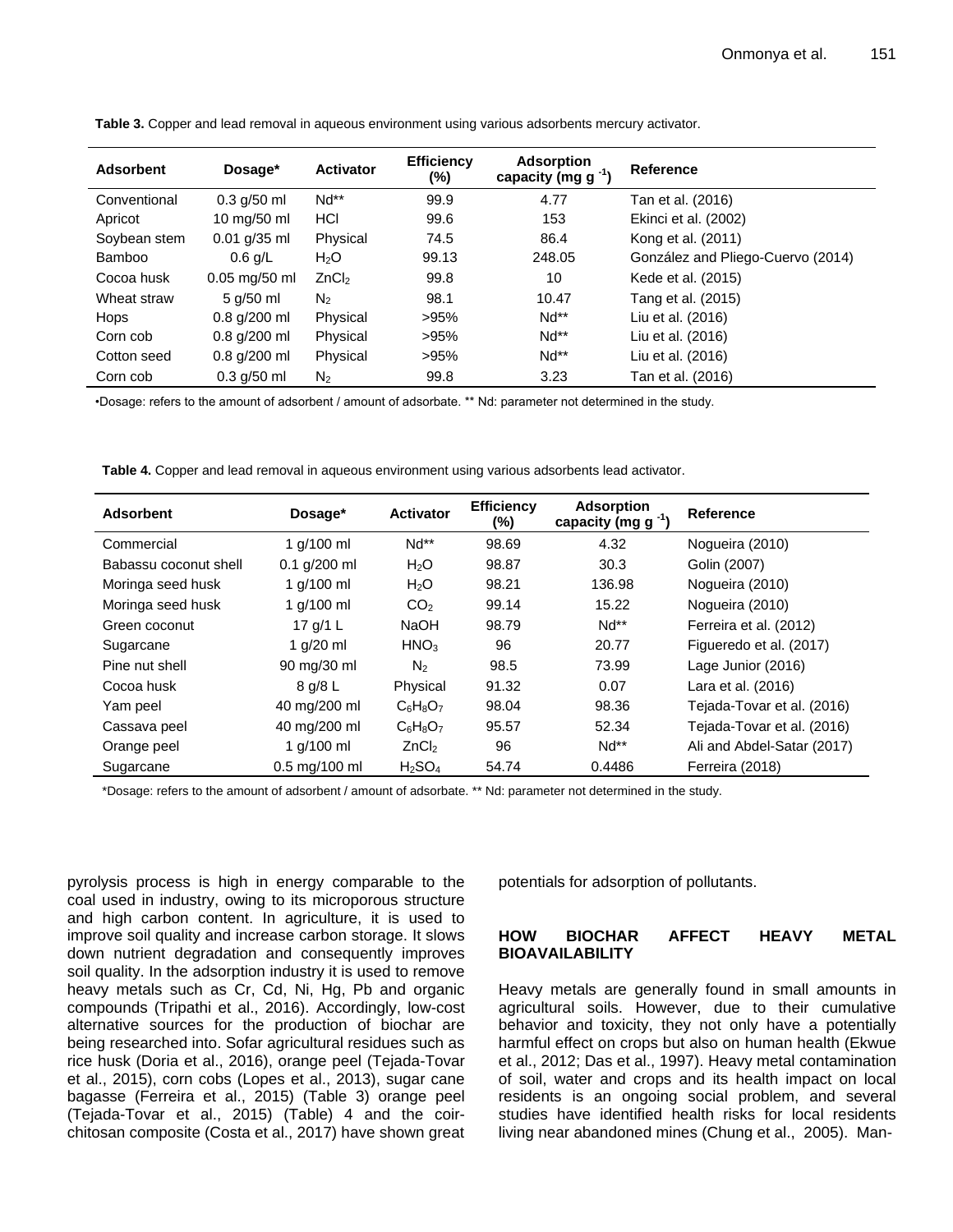made pollutants can threaten human health and harm the natural ecosystem and environment (Hilli et al., 2021). The bioavailability of heavy metals determines toxicity in soil and potential risk upon entry into the environment. Fellet et al. (2011) reported that increased application of biochar resulted in increased pH, cation exchange capacity, and water-holding capacity and decreased bioavailability of some metals in mine tailings. In a study Zhou et al. (2008), used biochar derived from cotton stalks to improve Cd-contaminated soil, the biochar decreased the bioavailability of Cd in the soil. Mendez et al. (2012) also reported that biochar treatments reduced the plant availability of Ni, Zn, Cd and Pb compared to sewage sludge treatments in a Mediterranean agricultural soil. A reduced Cd, Cu and Pb uptake by Indian mustard was reported by Park et al. (2011) when they applied chicken manure and green waste derived biochar. The study also recorded reduced metal concentrations in plant except for Cu, with increased biochar application. Furthermore, biochar is highly effective in adsorption of many natural and anthropogenic sourced organic compounds (Sarmah et al.*,* 2010). Owing to its highly aromatic nature, large surface area, micropore volume and abundant polar functional groups, biochar is effective in absorbing a wide range of organic chemicals including pesticides, PAHs and new emerging contaminants such as steroid hormones (Kookana et al., 2011). The level of aromaticity, type of biochar and organic carbon play a major role for effective removal of contaminants (irrespective of the other properties of the biochar) (Sarmah et al., 2010).

# **CONCLUSION**

Bioremediation supplemented with biochar is one of the most important remediation technologies for the remediation of soil and water bodies contaminated with heavy metals. Biochar-enhanced remediation has great potential for immobilizing cationic heavy metals in mining tailings, tailings piles and water bodies, especially those with high acidity. Biochar can reduce the bioavailability and leachability of cationic heavy metals in soil and water, improve soil fertility and greening, and create a suitable environment for soil microbial diversity. To reduce the bioavailability of the organic pollutants and the risk of the pollutants entering the human food chain or leaching into groundwater, biochar could be of immense benefit. However, the long-term environmental fate of the deposited pollutants is still unknown and further research is warranted to fill this gap, especially under realistic field conditions through biochar-mediated remediation trials. Furthermore, it is important to select appropriate biochar to develop an effective strategy to immobilize anionic metals in situ. Future research should focus on: biochar stability and its impact on the fate and transport of metals in mining tailings and large-scale soils and waters; and understand the mechanisms of biochar-assisted

bioremediation.

#### **CONFLICT OF INTEREST**

The authors have not declared any conflict of interest.

#### **REFERENCES**

- Ali MH, Abdel-Satar AM (2017). Removal of some heavy metals from aqueous solutions using natural wastes orange peel activated carbon. IJRDO-Journal of Applied Science 3(3):13-30.
- Altun T, Kar Y (2016). Removal of Cr (VI) from aqueous solution by pyrolytic charcoals. New Carbon Materials 31(5):501-509. Annual Conference of Soil Science Society of Nigeria. Colloquia 44:457- 463. Available online at www.publishingrealtime.com.

Annual Conference of Soil Science Society of Nigeria. Colloquia 44:457-463. Available online at www.publishingrealtime.com.

- Ayoola OT, Makinde EA (2008). Performance of green maize and soil nutrient changes in fortified cow dump. African Journal of Plant Science 2:19-22.
- Beesley L, Marmiroli M (2011) The immobilization and retention of soluble arsenic, cadmium and zinc by biochar. Environmental Pollution 159:474-480.
- Beesley L, Moreno-Jimenez E, Clemente R, Lepp N, Dickinson N (2010). Mobility of arsenic, cadmium and zinc in a multi-element contaminated soil profile assessed by in-situ soil pore water sampling, column leaching and sequential extraction. Environmental Pollution 158(1):155-160.
- Bolan N, Kunhikrishnan A, Gibbs J (2013). Rhizoreduction of arsenate and chromate in Australian native grass, shrub and tree vegetation. Plant and Soil 367(1):615-625.
- Cao X, Ma L, Gao B, Harris W (2009). Application of bio-char for removal of toxic metals. Environmental Science and Technology 43:3285-3291.
- Cha JS, Park SH, Jung SC, Ryu C, Jeon JK, Shin MC, Park YK (2016). Production and utilization of biochar: A review. Journal of Industrial and Engineering Chemistry 40:1-15.
- Choppala GK, Bolan NS, Megharaj M, Chen Z, Naidu R (2012). The influence of biochar and black carbon on reduction and bioavailability of chromate in soils. Journal of Environmental Quality 41(4):1175- 1184.
- Chung JH, Kang PS, Kim CY, Lee KS, Hwang TY, Kim GT, Park JS, Park SY, Kim DS, Lim OT, Sakong J (2005). Blood Pb, urine Cd and health assessment of residents in the vicinity of abandoned mines in Gyeongsangbuk-do. Korean Journal of Occupational and Environmental Medicine 17:225-237.
- Costa DA, Mendonça RH, Wysard Junior MM (2017). Avaliação da remoção de cromo (III) por materiais compósitos porosos adsorventes de PE-g-MA, fibra de coco e quitosana, usando planejamento experimental. Engenharia Sanitária and Ambiental, Rio de Janeiro 22(6):1203-1213.
- Cui DJ, Zhang YL (2004) Current situation of soil contamination by heavy metals and research advances on the remediation techniques. Chinese Journal of Soil Science 35:366-370.
- Das P, Samantary S, Rout GR (1997). Studies on cadmium toxicity in plants: A review. Environmental Pollution 98:29-36.
- Doria HGM, Uribe GCV, Anaguano AH, Suarez DG (2016). Preliminary study of modified rice husk and its effect on the adsorption of Cr(VI) in solution. *Producción + Limpia*, Caldas 11(1):103-116.
- Ekinci E, Budinova T, Yardim F, Petrov N, Razvigorova M, Minkova V (2002). Removal of mercury ion from aqueous solution by activated carbons obtained from biomass and coals. Fuel Processing Technology 77:437-443.
- Ekwue YA, Gbadebo AM, Arowolo TA, Adesodun JK (2012). Assessment of metal contamination in soil and plants from abandoned secondary and primary goldmines in Osun State, Nigeria. Journal of Soil Science and Environmental Management 3(11):262- 274.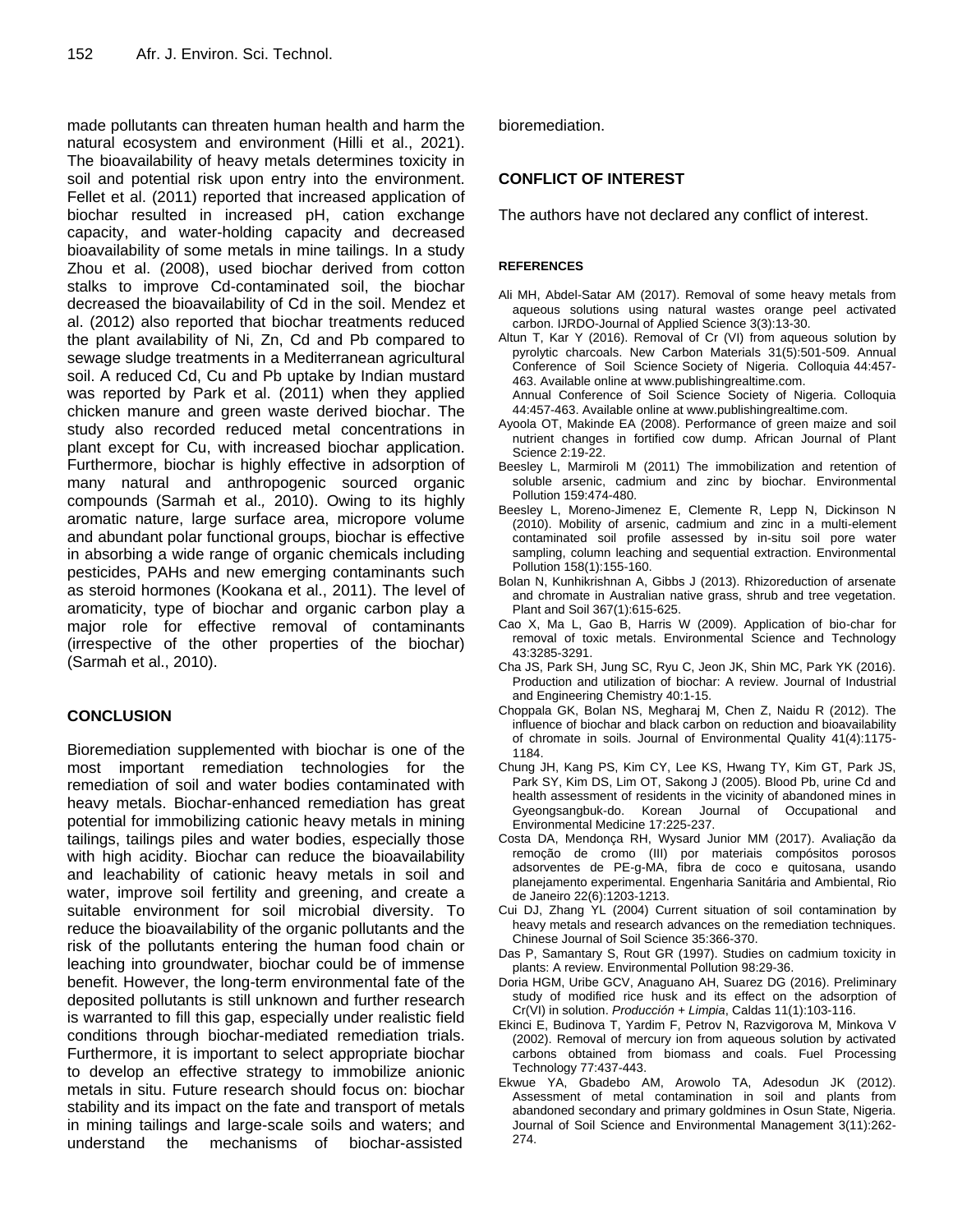- Fellet G, Delle MG, Peressotti VA (2011). Application of Biochar on Mine Tailings: Effects and perspectives for land reclamation. Chemosphere [83\(9\)](https://www.sciencedirect.com/science/journal/00456535/83/9):1262-1267. Available online at https://doi.org/10.1016/j.chemosphere.2011.03.053
- Ferreira DC, Da Silva NA, Lima AF, Begnini ML (2012). Biosorption of lead and nickel by the fibers of Cocos nucifera L. FAZU in Revista, Uberaba 9:64-68.
- Ferreira LA (2018). Utilização do bagaço de cana-de-açúcar como adsorvente dos íons Cd (II), Cr (III) e Pb(II). Fundação Educacional do Município de Assis – FEMA – Assis, p.54 Instituto Municipal de Ensino Superior de Assis.
- Ferreira PPL, Braga RM, Teodoro NMA, Melo VRM, Melo DMA, Melo M (2015). Cu 2+ and Cr 3+ adsorption in liquid effluents using sugarcane bagasse ash Cu 2+ adsorption adsorption and Cr 3+ in liquid effluents using sugarcane bagasse ash Brazil.
- Figueredo NA, Costa LM, Melo LCA, Siebeneichlerd EA, Tronto J (2017). Characterization of biochars from different sources and evaluation of release of nutrients and contaminants. Revista Ciência Agronoômica, Fortaleza 48(3):3-403.
- Gbadebo AM, Ekwue YA (2014). Heavy metal contamination in tailings and rock samples from an abandoned goldmine in Southwestern Nigeria. Environmental Monitoring and Assessment 186(1):165-174.
- Giri AK, Patel R, Mandal S (2012). Removal of Cr (VI) from aqueous solution by Eichhornia crassipes root biomass-derived activated carbon. Chemical Engineering Journal 185:71-81.
- Golin DM (2007). Removal of lead from liquid media through adsorption using activated charcoal of plant origin and plant residues. Dissertation: Graduate Program in Water and Mineral Resources Engineering. 111f. Federal University of Paraná - Curitiba, 2007. Accessed on the contract of the contract of the contract of the contract of the contract of the contract of the contract of the contract of the contract of the contract of the contract of the contract of the contract of th

https://www.acervodigital.ufpr.br/bitstream/handle/1884/19078/Dirce %20Maria%20Golin\_Rem%20Chumbo\_Entrega%20Biblioteca.pdf?s equence=1&isAllowed=y

- Gondim RS, Muniz CR, Lima CEP, Santos CLA (2018). Explaining the water-holding capacity of biochar by scanning electron microscope images. Revista Caatinga 31:972-979.
- González PG, Pliego-Cuervo YB (2014). Adsorption of Cd(II), Hg(II) and Zn(II) from aqueous solution using mesoporous activated carbon produced from Bambusa vulgaris striata. Chemical Engineering Research and Design 92(11):2715-2724.
- González RC, González-Chávez M C A (2006). Metal accumulation in wild plants surrounding mining wastes. Environmental Pollution 144(1):84-92.
- Gupta GK, Ram M, Bala R, Kapur M, Mondal MK (2018). Pyrolysis of chemically treated corncob for biochar production and its application in Cr (VI) removal. Environmental Progress and Sustainable Energy 37(5):1606-1617.
- Hilli JM, Gidado R, Badiru EO, Ugar SI, **Onmonya YA,** Yusuf HO, Onuora, DI, Hilili RU, Arowosegbe FA, Babade O, Eno E, Ojiego B, Oluyemi EO, Hilili MH (2021). Effects of Man's Activities On The Natural Ecosystem And Biotechnological Solutions: A Case Study Of Udeshi Village, Obanliku Local Government Area (L.G.A), Cross River State – Nigeria. International Journal of Science Academic Research 2(10):3068-3075, October, 2021 Available online at [http://www.scienceijsar.com](http://www.scienceijsar.com/)
- Hillili JM, Onyia OC, Ekwue YA, Yusuf HO (2011). Biotechnology and Environmental Sustainability International Journal of Tropical Medicine and Public Health Volume1, Issue1, 2011 Original Research Paper Cross house books. jes.2015.12.023 images. Revista Caatinga 31(4):972-979.

https://dx.doi.org/10.1590/1983-21252018v31n420rc

Ippolito JA, Laird DA, Busscher WJ (2012). Environmental benefits of biochar. Journal of Environmental Quality 41(4):967-972.

- Kede CM, Ndibewu PP, Kalumba MM, Panichev NA, Ngomo HM, Ketcha JM (2015). Adsorption of Mercury(II) onto activated carbons derived from Theobroma cacao pod husk. South African Journal of Chemistry, Durban 68:226-235.
- Khatri N, Tyagi S, Rattan D (2017). Recent strategies for the removal of iron from water: A review. Journal of Water Process Engineering 19:291-304. [CrossRef] 11.
- Komárek M, Vaněk A, Ettler V (2013). Chemical stabilization of metals and arsenic in contaminated soils using oxides–a review.

Environmental Pollution 172:9-22.

- Kong H, He J, Gao Y, Wu H, Zhu X (2011). Cosorption of phenanthrene and mercury (II) from aqueous solution by soybean stalk-based biochar. Journal of Agricultural and Food Chemistry 59(22):12116- 12123.
- Kookana RS, Sarmah AK, Van Zwieten L, Krull E, Singh B (2011). Biochar application to soil: agronomic and environmental benefits and unintended consequences. In Advances in agronomy (Vol. 112, pp. 103-143). Academic Press.
- Krzaklewski W, Pietrzykowski M (2002). Selected physicochemical properties of zinc and lead ore tailings and their biological stabilization. Water, Air, and Soil Pollution 141:125-142.
- Kubilay T, Selhan K, Sema B (2014). A review of hydrothermal biomass processing. Renewable and Sustainable Energy Reviews 40:673- 687.
- Lage Junior NC (2016). Influence of pyrolysis conditions on the adsorption capacity of Pb(II) ions by biochar obtained from pine nut bark (Araucaria angustifolia). Dissertation: Graduate Program in Chemical Engineering, 87f, UFSC, Florianópolis - SC. Accessed from https://repositorio.ufsc.br/xmlui/handle/123456789/178961
- Lara PA, Rodríguez DC, Peñuela GA (2016). Application of coagulation by sweep for removal of metals in natural water used in dairy cattle. Afinidad 73(576).
- Lima JRA (2018). Removal of metals in water using Eichhornia crassipes in natura, biocoal and magnetic hybrid. Universidade Federal de Sergipe, São Cristóvão.
- Liu J, Mwamulima T, Wang Y, Fang Y, Song S, Peng C (2017). Removal of Pb(II) and Cr(VI) from aqueous solutions using the fly ash-based adsorbent material-supported zero-valent iron. Journal of Molecular Liquids 243:205-211.
- Liu P, Ptacek CJ, Blowes DW, Landis RC (2016). Mechanisms of mercury removal by biochars produced from different feedstocks determined using X-ray absorption spectroscopy. Journal of Hazardous Materials 308:233-242.
- Lu H, Zhang YY, Huang X, Wang S, Qiu R (2012) Relative distribution of  $Pb^{2+}$  sorption mechanisms by sludge-derived biochar. Water Research 46:854-862.
- Lucena GL, Silva AG, Honório LMC, Santos VD (2012). Copper adsorption kinetics (II) using bioadsorbents. Scientia Plena 8(9).
- Mench M, Lepp N, Bert V, Schwitzguébel JP, Gawronski SW, Schröder P, Vangronsveld J (2010). Successes and limitations of phytotechnologies at field scale: outcomes, assessment and outlook from COST Action 859. Journal of Soils and Sediments 10(6):1039- 1070.
- Mendez MO, Glenn EP, Maier RM (2007). Phytostabilization potential of quailbush for mine tailings. Growth, metal accumulation, and microbial community changes. Journal of Environmental Quality 36:245-253.
- Miguel MFB (2017). Study of activated carbons from pyrolysis of rice production and processing residues Removal of Cr3+ in liquid medium by adsorption. lease use this identifier to cite or link to this item: http://hdl.handle.net/10362/39138
- Namgay T, Singh B, Singh BP (2010). Influence of biochar application to soil on the availability of As, Cd, Cu, Pb, and Zn to maize (Zea mays L.). Soil Research 48(7):638-647.
- Nogueira MW (2010). The use of activated carbon produced from the bark of Moringa oleifera as adsorbent in the removal of heavy metals in the presence of water. Dissertation: Federal University of Ouro Preto, Institute of Exact and Biological Sciences. Master's program in Environmental Engineering. 88f, Ouro Preto - MG, 2010. Accessed from http://www.repositorio.ufop.br/handle/123456789/3294
- Novotny EH, Maia CMBF, Carvalho MTM, Madari BE (2015). Biochar: pyrogenic carbon for agricultural use - a critical review. *Revista Brasileira de Ciência do Solo,* Viçosa 39(2):321-344.
- Oliveira GA, Gevaerd A, Mangrich AS, Marcolino-Junior LH, Bergamini MF (2021). Biochar obtained from spent coffee grounds: Evaluation of adsorption properties and its application in a voltammetric sensor for lead (II) ions. Microchemical Journal 165:106114.
- Onmonya YA, Umeobika VC, Oderinde OL (2020). Effect of Artisanal Mining on Sediment Quality in Southwest Nigeria. Proceedings of Annual Conference of Soil Science Society of Nigeria. Colloquia 44:457-463. Available online at www.publishingrealtime.com.